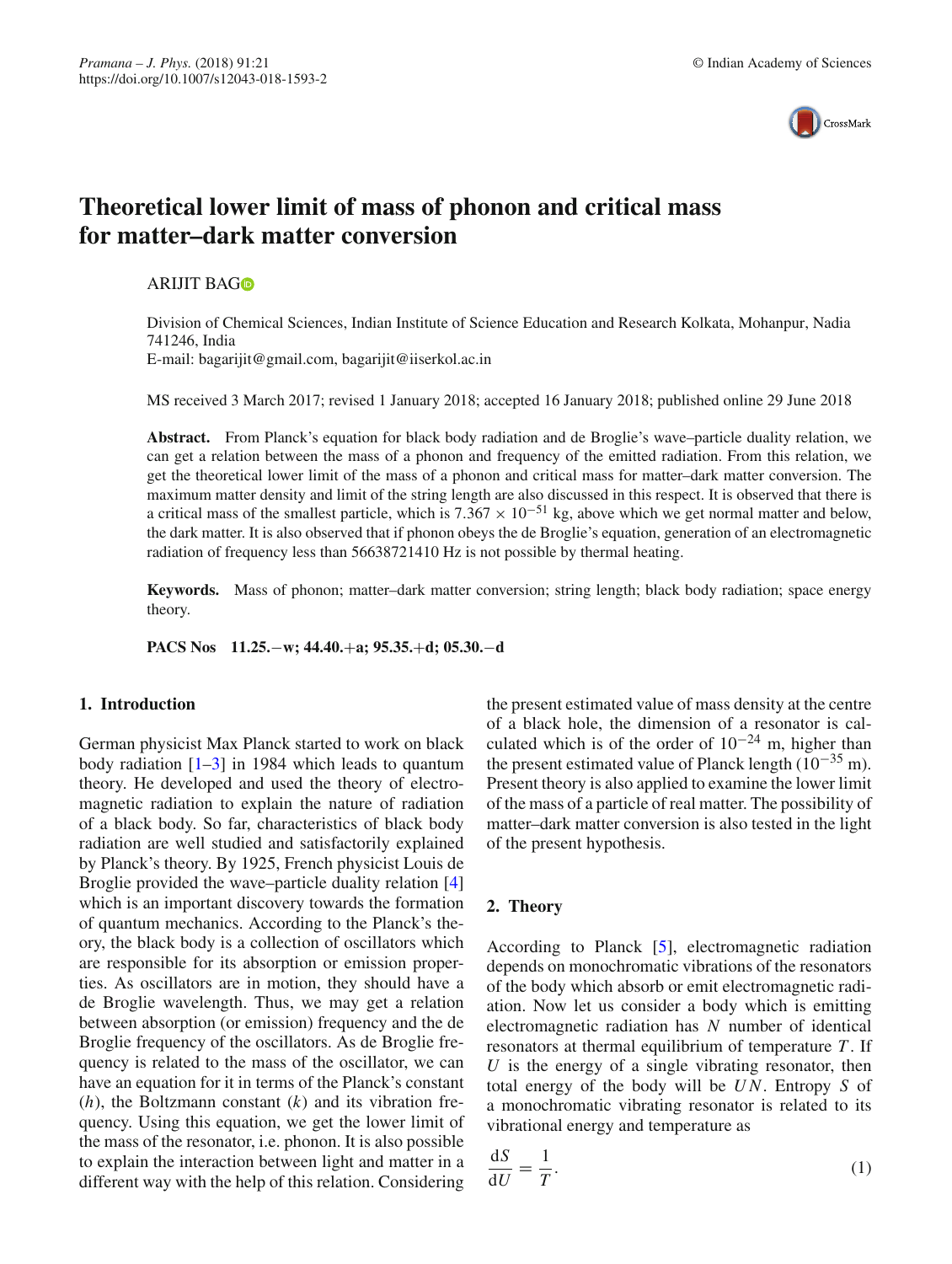According to the equipartition principle, kinetic energy of one mode of vibration at temperature *T* is  $\frac{1}{2}kT$  where *k* is the Boltzmann constant. As one complete vibration has two modes, kinetic energy of one resonator at temperature  $T$  is  $kT$ . Thus, we get

 $U = kT$ 

or

<span id="page-1-0"></span> $dU = k dT.$  (2)

From eqs  $(1)$  and  $(2)$  we get

 $dS = kd(\ln T)$ 

and

<span id="page-1-1"></span>
$$
S = k \ln T + A,\tag{3}
$$

where *A* is an integration constant. As *A* is a scaling factor, we may consider  $A = 0$  for simplicity. Then, we get from eq.  $(3)$ ,

<span id="page-1-4"></span>
$$
S = k \ln T. \tag{4}
$$

If *p* is the momentum and *m* is the mass of the resonator, we get

$$
\frac{1}{2}kT = \frac{p^2}{2m}
$$
  
or

<span id="page-1-2"></span>
$$
kT = \frac{p^2}{m}.
$$
 (5)

Considering de Broglie's wave–particle duality relation, we get

<span id="page-1-3"></span>
$$
p = \frac{h}{\lambda} = \frac{hv}{c},\tag{6}
$$

where *h* is the Planck's constant,  $\lambda$  is the wavelength associated with that resonator due to its momentum, ν is the frequency corresponding to  $\lambda$  and *c* is the velocity of light in vacuum. From eqs  $(5)$  and  $(6)$  we get

$$
kT = \frac{h^2 v^2}{mc^2}
$$
 or

<span id="page-1-5"></span>
$$
T = \frac{h^2 v^2}{mkc^2}.
$$
\n<sup>(7)</sup>

Replacing *T* in eq. [\(4\)](#page-1-4) by eq. [\(7\)](#page-1-5) we get

<span id="page-1-7"></span>
$$
S = k \ln \left( \frac{h^2 v^2}{mkc^2} \right).
$$
 (8)

Planck [\[5\]](#page-5-3) derived an alternative expression for entropy of a resonator as follows:

<span id="page-1-6"></span>
$$
S = k \left\{ \left( 1 + \frac{U}{h\nu} \right) \ln \left( 1 + \frac{U}{h\nu} \right) - \frac{U}{h\nu} \ln \frac{U}{h\nu} \right\}.
$$
 (9)

Equation [\(9\)](#page-1-6) may be written as

<span id="page-1-8"></span>
$$
S = k \ln \left\{ \left( 1 + \frac{U}{h\nu} \right) \left( 1 + \frac{h\nu}{U} \right)^{U/h\nu} \right\}.
$$
 (10)

Comparing eqs  $(8)$  and  $(10)$  we get

<span id="page-1-9"></span>
$$
\left(\frac{h^2v^2}{mkc^2}\right) = \left\{ \left(1 + \frac{U}{hv}\right) \left(1 + \frac{hv}{U}\right)^{U/hv} \right\}.
$$
 (11)

From eqs  $(2)$  and  $(5)$  we get

$$
U = \frac{h^2 v^2}{mc^2}.
$$
\n
$$
(12)
$$

Thus,

$$
\frac{U}{hv} = \frac{hv}{mc^2}.
$$
\n(13)

Putting this value of *U*/*h*ν in eq. [\(11\)](#page-1-9), we get

<span id="page-1-10"></span>
$$
\left(\frac{h^2v^2}{mkc^2}\right) = \left(1 + \frac{hv}{mc^2}\right)\left(1 + \frac{mc^2}{hv}\right)^{hv/mc^2}.
$$
 (14)

In eq. [\(14\)](#page-1-10), *m* is the mass of the resonator (which is considered as phonon in modern physics). Thus, *mc*<sup>2</sup> is the energy  $(E)$  equivalent to the mass of the resonator. Following Einstein's energy quantisation relation, we can write

$$
mc2 = E = hv0
$$
  
or  

$$
\frac{mc2}{h} = v0.
$$
 (15)

Here, it should be mentioned that  $\nu$  and  $\nu_0$  are not the same.  $\nu$  is the vibrational frequency of the resonator and  $v_0$  is the frequency of mass equivalent of the resonator. Replacing  $\vec{mc}^2/h$  by  $v_0$  in eq. [\(14\)](#page-1-10), we get

<span id="page-1-11"></span>
$$
\frac{hv^2}{kv_0} = \left(1 + \frac{v}{v_0}\right)\left(1 + \frac{v_0}{v}\right)^{v/v_0}.\tag{16}
$$

#### **3. Numerical analysis and discussions**

As *h* and *k* are constants in eq. [\(16\)](#page-1-11), we have a very interesting relation between  $\nu$  and  $\nu_0$ . That is, the lowest energy vibration (i.e. the lowest value of frequency, ν) of a resonator (phonon) depends on its mass (defined by  $v_0$ ) only. Planck [\[2](#page-5-4)] considered that a resonator emits electromagnetic radiation with a frequency which is the same as that of the resonator. Thus, it is possible that any object which emits electromagnetic radiations, should have a critical temperature below which all vibrating resonators would be at its lowest energy level. Thus, the emission spectrum of an object below the critical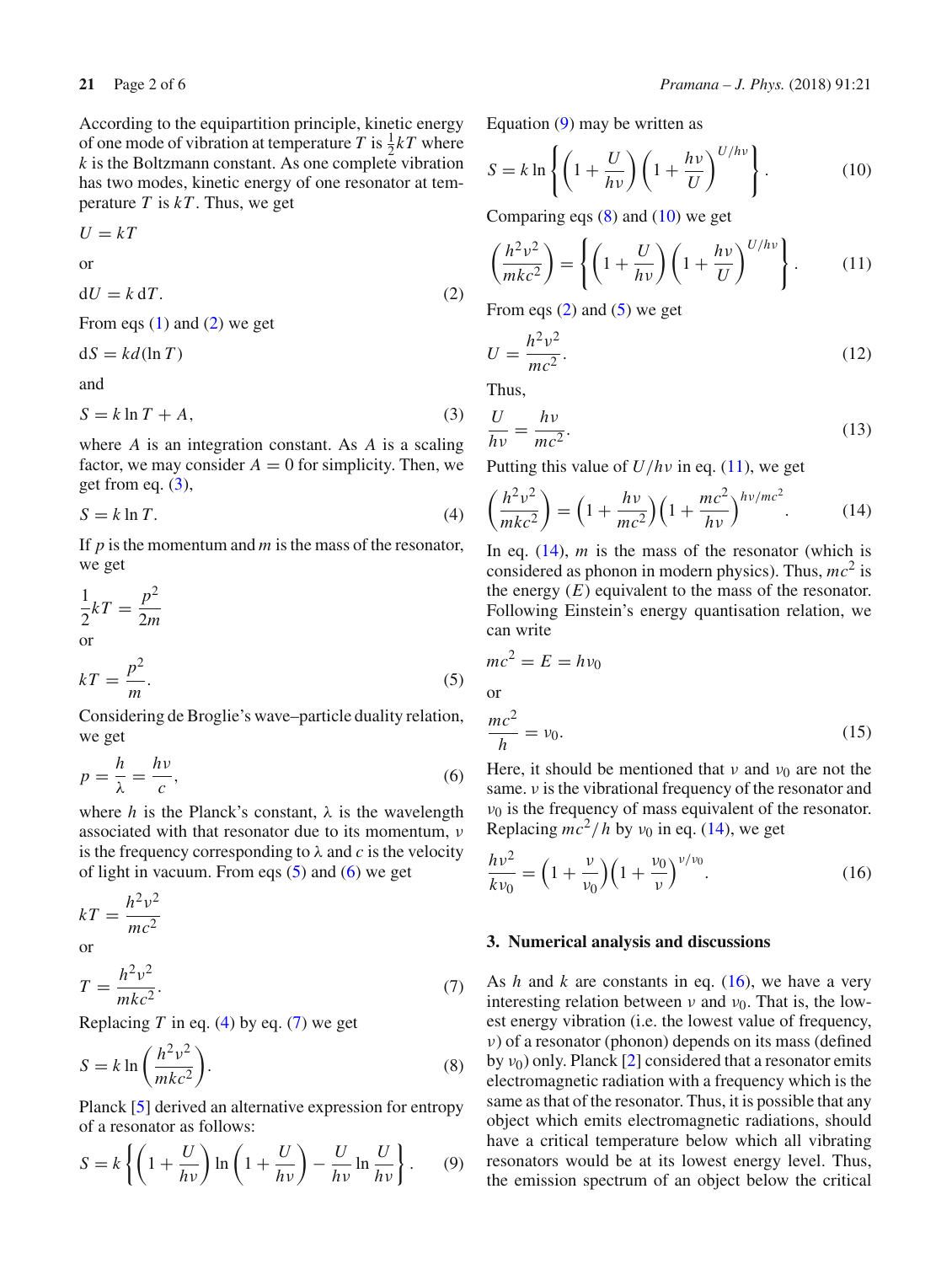

<span id="page-2-0"></span>**Figure 1.** Calculation of minimum frequency of the resonator using numerical variation method.

temperature should give information about the number of resonators with different masses. Not only that, as different frequencies correspond to the resonators of different masses, we should be able to calculate the mass of every resonator using eq.  $(16)$ .

In eq. [\(16\)](#page-1-11),  $v_0$  is the frequency related to the mass of the resonator.  $v_0$  is a non-zero positive quantity. To get an idea about the mass of a resonator, let us consider a small value of  $v_0$  as  $v_0 = 1$  Hz. Then mass of this resonator would be  $7.36 \times 10^{-51}$  kg, which is  $10^{21}$  times lighter than that of the lightest quark (the down quark, mass = 7.297 × 10<sup>-30</sup> kg). Putting  $v_0 = 1$  Hz in eq. [\(16\)](#page-1-11) we get  $v = 56638721410$  Hz. Thus, if the lowest value of  $v_0$  is 1 Hz and both Planck's theory for black body radiation and de Broglie's wave–particle duality relation are true, we can conclude that, it is impossible to generate an electromagnetic radiation with frequency less than 56638721410 Hz by thermal excitation only. Thus, 56638721410 Hz or 56.63872141 GHz frequency may be considered as cut-off frequency of thermal emission. This explains why we never get any significant emission at very low frequency even at very low temperature. In Planck's equation, there is no cut-off frequency except an exponential decay, which implies that every object, even at very low temperature would emit electromagnetic radiations spontaneously, though the energy density may be very small, which is not true.

The lowest value of  $\nu$  may be calculated from eq. [\(16\)](#page-1-11) by numerical method. A plot of  $\nu$  against  $\nu_0$  is presented in figure [1.](#page-2-0) It is observed that for very small values of  $v_0$ , the lowest value of *ν* varies between 5.663872  $\times$  10<sup>10</sup> Hz and 5.663895  $\times$  10<sup>10</sup> Hz. After  $v_0$  = 380 Hz, ν does not change with  $ν_0$ . We get a fixed value of  $v = 5.663895 \times 10^{10}$  Hz. This value of v is marginally higher than that obtained by considering  $v_0 = 1$  Hz. If

we consider  $v = v_0$  then we get  $v = 83345207372$  Hz, i.e. 83.34 GHz, which is significantly higher than the values obtained from the other two methods. But, in all the three methods, we get ν values in the GHz region. Thus, the lower limit of thermal emission is in the GHz region considering the present values of Planck's constant ( $h = 6.62607 \times 10^{-34}$  JS) and Boltzmann constant  $(k = 1.3806 \times 10^{-23} \text{ J K}^{-1}).$ 

To find  $v_0$  for high-energy emission, another set of numerical analysis is done using fixed values of ν taken at different energy regions like X-ray, γ -ray, ultraviolate, visible, infrared, etc. Calculated results are presented in table [1.](#page-3-0) Mass of the corresponding resonator is also calculated and presented in the same table. Previously, we have found that for 83.34 GHz frequency,  $\nu = \nu_0$ . Above this value,  $\nu_0$  is always greater than  $\nu$ and below this value,  $v_0$  is less than v. Thus, 83.34 GHz frequency may be considered as 'inversion frequency'. Above inversion frequency,  $v_0$  increases more rapidly than  $\nu$ . The trend is just opposite below the inversion frequency. The change of  $\nu$  and  $\nu_0$  with an increase of emission energy is presented in figure [2.](#page-3-1) Near cut-off frequency,  $v_0$  exponentially drops to 1 Hz. At very highenergy region,  $v_0$  exponentially increases. This implies that the probability of emission of very high-energy electromagnetic radiation on thermal heating is very less. These two limits (upper limit and lower limit) explain physically why we always get a peak instead of any exponential increase or decrease in energy density plot against temperature of a black body. The existence of cut-off frequency is very important, else we should have lower energy emission from every object even at very low temperature.

From table [1,](#page-3-0) we get that the mass of the resonator for emission in the UV–visible reason is nearly equal to the mass of an electron (9.11  $\times$  10<sup>-31</sup> kg). It is well known that electromagnetic radiation in this region is related to the electronic transition. This fact supports the work presented in this paper. Mass of the resonator in the X-ray and  $\gamma$ -ray regions is almost equal to the mass of proton and neutron  $(1.67 \times 10^{-27} \text{ kg})$ . This also supports the conclusion made in this work as we know that  $\gamma$ ray radiation from an atom is related to neutron and proton.

We have found that if the lower limit of  $v_0$  is 1 Hz, then the lower limit of mass of a resonator (phonon) is 7.367  $\times$  10<sup>-51</sup> kg. In fact, according to  $E = mc^2$ relation, we can conclude that this is the lower limit of the mass of an object which can exist as a particle if the frequency of electromagnetic radiation is an integer. Though frequency of electromagnetic radiation is not an integer, we may fix  $v_0 = 1$  Hz as cut-off frequency as we found that near this value, we observe changes of properties. Cut-off frequency may be found in a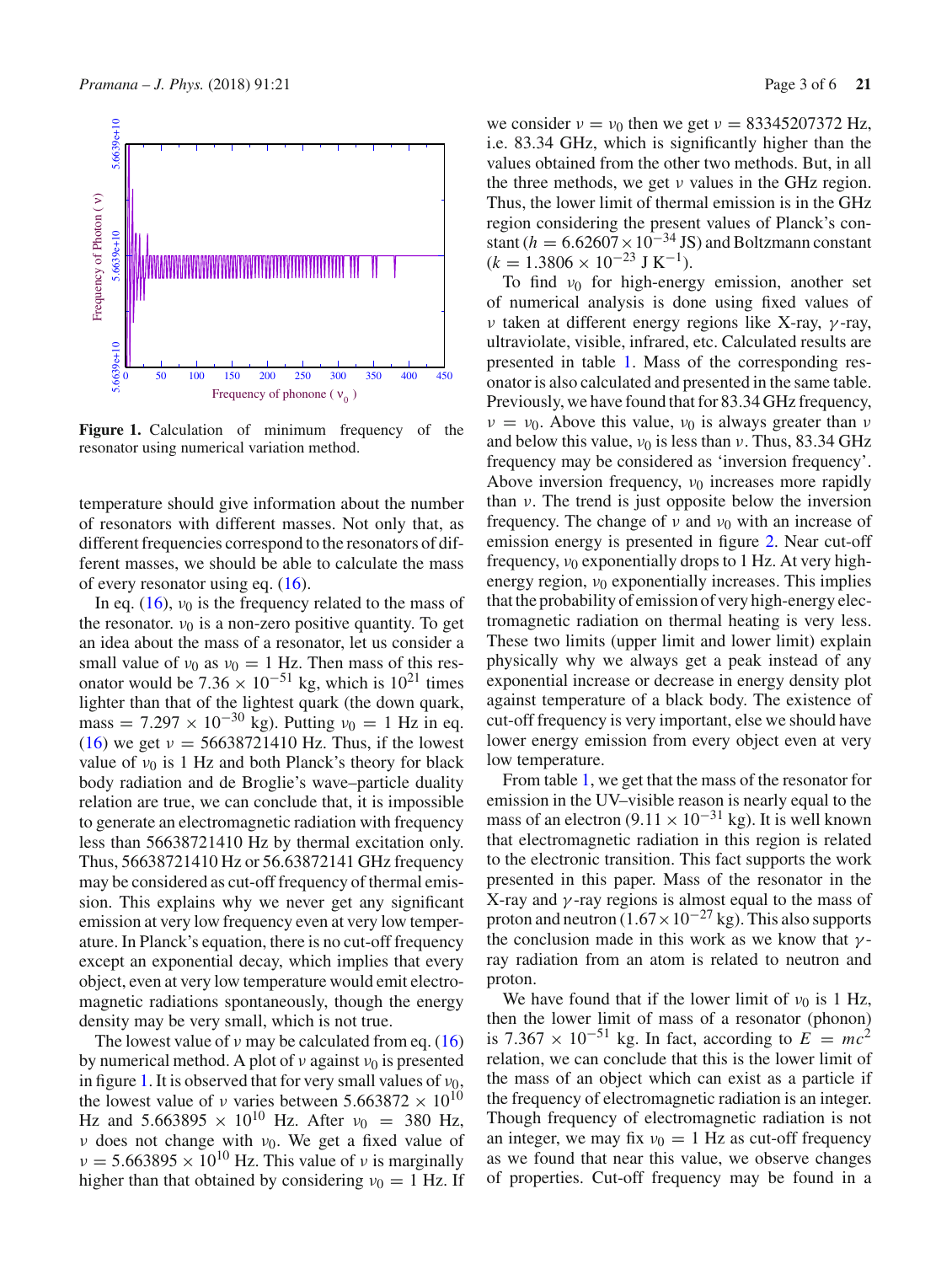| Region of emission | $\nu$ (Hz)                   | $v_0$ (Hz)            | Mass of the resonator (kg) |
|--------------------|------------------------------|-----------------------|----------------------------|
| $\gamma$ -ray      | $3 \times 10^{21}$           | $4.32 \times 10^{32}$ | $3.18 \times 10^{-18}$     |
| X-ray              | $3\times10^{19}$             | $4.32 \times 10^{28}$ | $3.18 \times 10^{-22}$     |
| X-ray              | $3\times10^{17}$             | $5.00 \times 10^{24}$ | $3.68\times10^{-26}$       |
| UV                 | $7.5 \times 10^{14}$         | $2.99 \times 10^{19}$ | $2.20\times10^{-31}$       |
| Visible            | $4.3\times10^{14}$           | $8.99 \times 10^{18}$ | $6.62\times10^{-32}$       |
| IR                 | $3 \times 10^{12}$           | $5.00\times10^{14}$   | $3.68\times10^{-36}$       |
| IR                 | $3\times10^{11}$             | $3.12\times10^{12}$   | $2.30\times10^{-38}$       |
| Microwave          | $2 \times 10^{11}$           | $1.18 \times 10^{12}$ | $8.69\times10^{-39}$       |
| Microwave          | $1\times10^{11}$             | $1.66\times10^{11}$   | $1.22\times10^{-39}$       |
| Microwave          | $9\times10^{10}$             | $1.14 \times 10^{11}$ | $8.40 \times 10^{-40}$     |
| Microwave          | $8.33 \times 10^{10}$        | $8.33 \times 10^{10}$ | $6.14 \times 10^{-40}$     |
| Microwave          | $8.00\times10^{10}$          | $6.96 \times 10^{10}$ | $5.13\times10^{-40}$       |
| Microwave          | $7.00 \times 10^{10}$        | $3.41 \times 10^{11}$ | $2.51\times10^{-40}$       |
| Microwave          | $6.00\times10^{10}$          | $7.19 \times 10^{9}$  | $5.30\times10^{-41}$       |
| Microwave          | $5.90 \times 10^{10}$        | $4.95 \times 10^{9}$  | $3.65 \times 10^{-41}$     |
| Microwave          | $5.80\times10^{10}$          | $2.80 \times 10^{9}$  | $2.08\times10^{-41}$       |
| Microwave          | $5.70 \times 10^{10}$        | $7.28 \times 10^8$    | $5.36\times10^{-42}$       |
| Microwave          | $5.67\times10^{10}$          | $1.22 \times 10^8$    | $8.99\times10^{-43}$       |
| Microwave          | $5.665 \times 10^{10}$       | $2.21 \times 10^{7}$  | $1.63 \times 10^{-43}$     |
| Microwave          | $5.664 \times 10^{10}$       | $2.12 \times 10^{6}$  | $1.56\times10^{-44}$       |
| Microwave          | $5.6639 \times 10^{10}$      | $1.2 \times 10^5$     | $8.84\times10^{-45}$       |
| Microwave          | $5.66389 \times 10^{10}$     | 2.0                   | $1.47 \times 10^{-50}$     |
| Microwave          | $5.663872141 \times 10^{10}$ | 1.0                   | $7.37 \times 10^{-51}$     |
|                    |                              |                       |                            |

<span id="page-3-0"></span>**Table 1.** Frequency and mass of the resonator for higher energy emission.



<span id="page-3-1"></span>**Figure 2.** Variation of  $\nu$  and  $\nu_0$  at different energy regions.

different way. Let us now consider a particle which has a mass equal to the lower limit of the mass. If we consider it as spherical and having mass density the same as the highest mass density of a black hole [\[6](#page-5-5)[–8](#page-5-6)] which is  $1.5 \times 10^{20}$  kg m<sup>-3</sup>, we get the radius of that particle as  $2.272 \times 10^{-24}$  m. This radius is well above the Planck length [\[9](#page-5-7)[,10\]](#page-5-8) which is  $1.6162 \times 10^{-35}$  m. Planck length is an important parameter in string theory  $[11-14]$  $[11-14]$ . The characteristic length scale of strings is assumed to be of the order of the Planck length, the scale at which the effects of quantum gravity are believed to become

significant [\[12\]](#page-5-11). If we consider the present scale of the Planck length to be true, then using the same mass density, we get the mass of the smallest resonator as  $2.654 \times 10^{-84}$  kg, which is equivalent to  $v_0 = 3.6 \times 10^{-34}$  $10^{-34}$  Hz. Obviously, this value of  $v_0$  is very very less than our previous assumption, i.e.  $v_0 = 1$  Hz. On the other hand, if we consider both the present scale of Planck length and the lower limit of mass is true, then we get the mass density of strings as presented in table [2.](#page-4-0) From the calculated values we found that for threedimensional string mass, density is of the order of  $10^{53}$ kg m<sup>-3</sup> (4.166 × 10<sup>53</sup> kg m<sup>-3</sup> for a sphere) which is 10<sup>33</sup> times higher than the highest mass density of a black hole [\[6](#page-5-5)]. This implies that three-dimensional string is not possible or mass density in the centre of a black hole is  $10^{33}$  times higher than the present value.

The quantum tunnelling probability of a particle is inversely proportional to its mass. A particle with tiny mass has quantum tunnelling probability near unity. Thus, there should be a critical mass below which quantum tunnelling probability is unity. That means, such a particle could not be confined in any quantum boundary state. Violation of quantum boundary condition by such a tiny particle implies that it should not interact with any kind of electromagnetic radiation, because interaction of matter with electromagnetic radiation occurs only when at least one of its states, arises due to any kind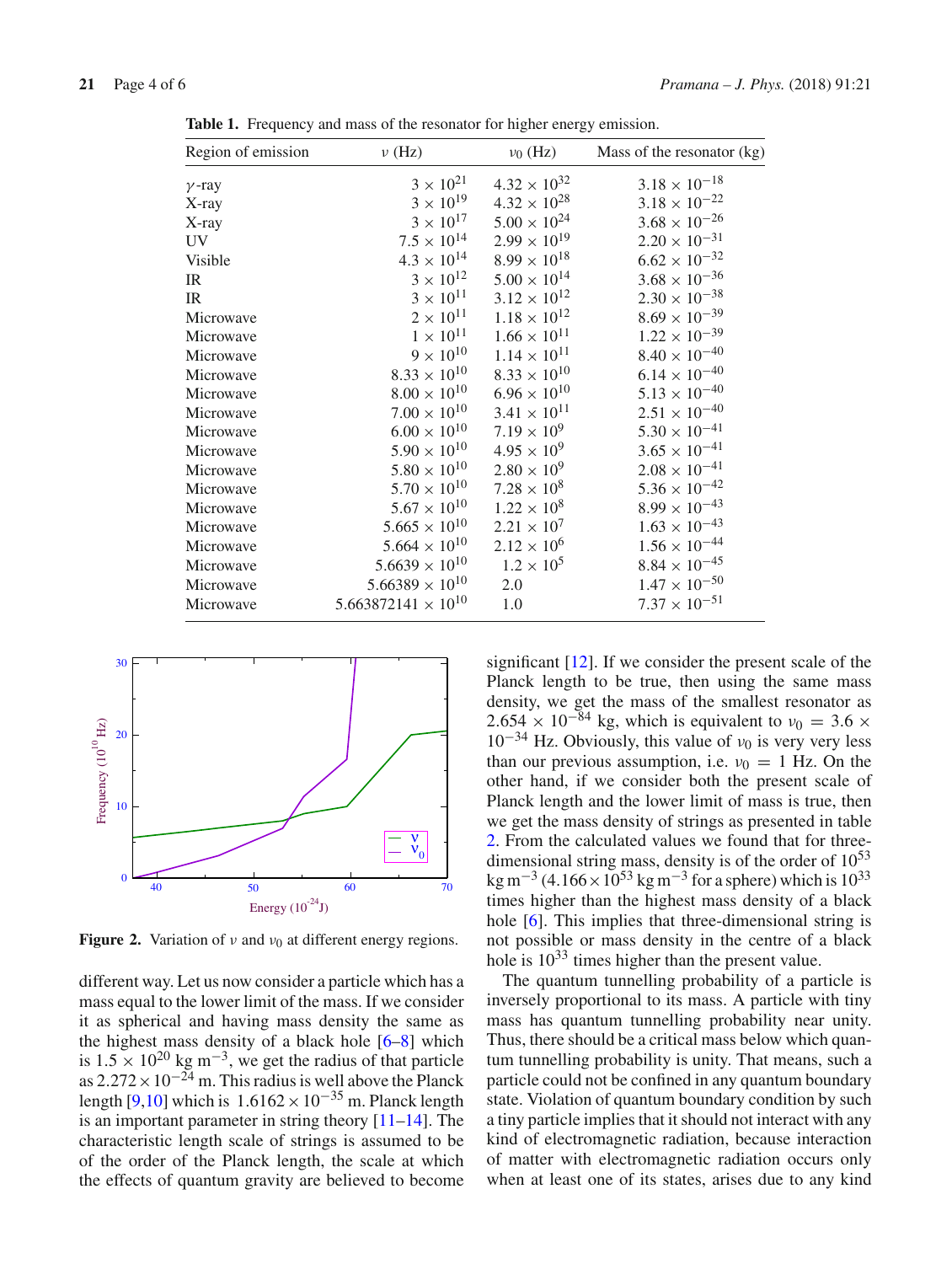<span id="page-4-0"></span>

| Dimension of the string | Shape of the string | Mass density of the string                 |
|-------------------------|---------------------|--------------------------------------------|
| One-dimensional         | Linear              | $4.558 \times 10^{-16}$ kg m <sup>-1</sup> |
| Two-dimensional         | Circular            | $8.978 \times 10^{18}$ kg m <sup>-2</sup>  |
| Three-dimensional       | Sphere              | $4.166 \times 10^{53}$ kg m <sup>-3</sup>  |

**Table 2.** Mass density of different strings.

of boundary condition, changes. Also, such a particle should expand spontaneously as it is not bound by any boundary condition. Hence, its pressure would be negative. These properties are similar to dark matter [\[15](#page-5-12)[–19](#page-5-13)]. Thus, we can consider the lower limit of mass as termed earlier, which is  $7.367 \times 10^{-51}$  kg, is in fact the 'critical mass' of a fundamental particle above which we get normal matter and below, the dark matter.

From the above discussions, we can conclude that normal matter and dark matter are related and partitioned by a critical mass barrier. Till date, it is not undoubtedly proved that dark matter and matter are related and convertible. The other possibility, i.e. matter and dark matter are two different things, is also not proved. Present hypothesis supports matter–dark matter inter-relation. Recent research proves that Einstein's familiar formula  $(E = mc^2)$  should be scaled [\[20](#page-5-14)[–23\]](#page-5-15), though different researchers proposed different values of the scaling factor. Thus, critical mass calculated here should be scaled according to the scaling factor for  $E = mc^2$  relation. It is also possible that  $E = mc^2$  equation is correct. There is no need for inclusion of scaling factor as, according to the present hypothesis, matter is divided into two parts; matter and dark matter.

In space energy theory [\[24\]](#page-5-16), it is considered that the frequency of any electromagnetic radiation would decrease with time even if it travels through vacuum. Change of wavelength  $(\lambda)$  of an electromagnetic radiation with time (*t*) is given as

<span id="page-4-1"></span>
$$
\lambda = \lambda_0 (1 + \theta t^{1/2}),\tag{17}
$$

where  $\theta$  is a constant. According to eq. [\(17\)](#page-4-1), every electromagnetic radiation after a certain time should reach a frequency less than 1 Hz and would behave as dark matter. In this process, energy in our Universe is spontaneously converted to dark matter which creates space and hence we observe an accelerating Universe at present [\[25](#page-5-17)[–28](#page-5-18)]. Thus, the present hypothesis and space energy theory [\[24](#page-5-16)] are complementary to each other.

Following space energy theory, formation of dark matter from electromagnetic radiation is explained in the previous section. But, how does matter to dark matter conversion take place? This is not clear from the present assumptions. We know that if the mass of an individual resonator is less than the critical mass, then it would behave as a dark matter. Still now, we do not know whether the mass of a resonator is a constant quantity or not. If the mass of a resonator is a fixed quantity, then matter to dark matter conversion would not take place. According to the present assumption, matter to dark matter conversion would take place if mass of the resonator changes with temperature. A relation between the rest mass of the resonator and the temperature of the object is presented in eq. [\(7\)](#page-1-5). In this equation, vibrational frequency of the resonator is also a variable of temperature. Thus, we cannot draw any conclusion unless we have an experimental proof. But, there are only two possibilities here: mass of the resonator may increase or decrease with temperature. Increase of mass with increase of temperature means that association of resonator takes place due to increase in temperature. This implies that at a very very high temperature, for example, at the stage of the first few seconds of our Universe as considered in Big Bang Theory, all resonators were associated as one resonator in a very compact form with extremely high mass density. On cooling, from one resonator of high mass, numbers of the resonator with low mass generates and the process continues until mass of a resonator crosses the critical mass and form dark matter. This supports the Big Bang Theory. On the other hand, if mass of a resonator decreases with increase of temperature, we may conclude that matter is created from dark matter, i.e. at the initial stage of our Universe there was only dark matter; on cooling, dark matter condensed to form matter. But, in that condition total mass of the dark matter of the Universe would decrease with time. Thus, a measurement of the change of mass of dark matter of a confined space would prove which process is the actual process for matter–dark matter conversion. If no change is observed, we can say that there is no interchange between matter and dark matter.

At present, there are no experimental data to prove the assumptions made here. But, two different experiments may be performed which would justify whether these assumptions are true or false. If we do the experiment to measure the wavelength of a monochromatic radiation after a finite time interval and found that its wavelength increases due to time travel then we can conclude that both the space energy theory and assumptions made here